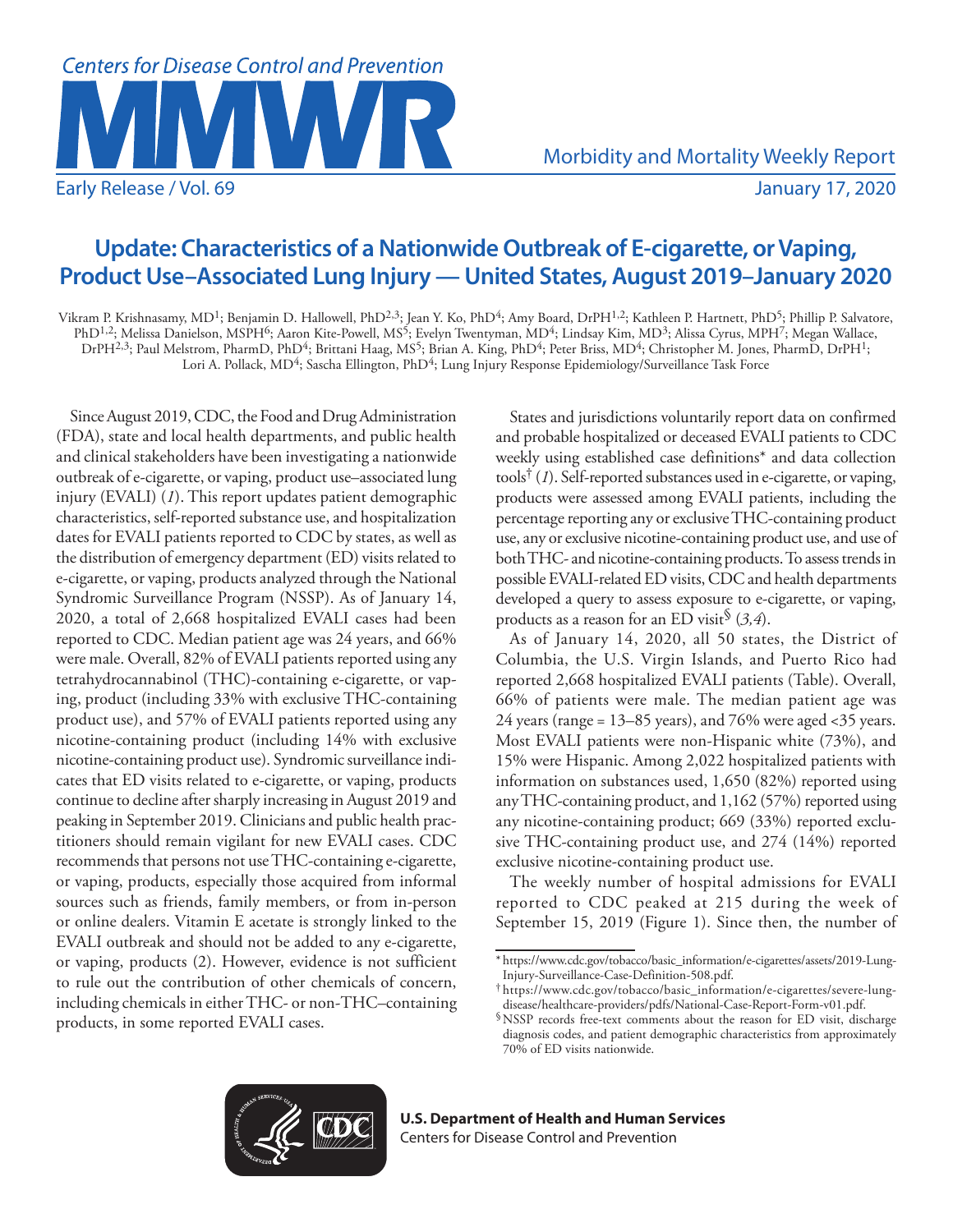**TABLE. Demographic and product use characteristics among hospitalized patients with e-cigarette, or vaping, product use– associated lung injury (EVALI) reported to CDC — United States, August 2019–January 2020\***

| Characteristic<br>(no. with available information)               | No. $(%)^{\dagger}$<br>$(N = 2.668)$ |
|------------------------------------------------------------------|--------------------------------------|
| Sex (2,606)                                                      |                                      |
| Male                                                             | 1,731 (66)                           |
| Female                                                           | 875 (34)                             |
| Median age, yrs (range)                                          | 24 (13-85)                           |
| Age group (yrs) (2,619)                                          |                                      |
| $13 - 17$                                                        | 404 (15)                             |
| $18 - 24$                                                        | 979 (37)                             |
| $25 - 34$                                                        | 631 (24)                             |
| $35 - 44$                                                        | 335 (13)                             |
| $45 - 64$                                                        | 223(9)                               |
| >65                                                              | 47(2)                                |
| Race/Ethnicity <sup>§</sup> (1,856)                              |                                      |
| White                                                            | 1,360 (73)                           |
| <b>Black</b>                                                     | 64(3)                                |
| American Indian/Alaska Native                                    | 12(1)                                |
| Asian/Native Hawaiian/Other Pacific Islander                     | 38(2)                                |
| Other                                                            | 97(5)                                |
| Hispanic                                                         | 285 (15)                             |
| Case status (2,668)                                              |                                      |
| Confirmed                                                        | 1,401 (53)                           |
| Probable                                                         | 1,267(47)                            |
| Substances used in e-cigarette, or vaping, products (2,022) 1,** |                                      |
| Any THC-containing product                                       | 1,650(82)                            |
| Any nicotine-containing product                                  | 1,162(57)                            |
| Both THC- and nicotine-containing product use                    | 834 (41)                             |
| Exclusive THC-containing product use                             | 669 (33)                             |
| Exclusive nicotine-containing product use                        | 274 (14)                             |
| No THC- or nicotine-containing product use reported              | 44 (2)                               |

**Abbreviation:** THC = tetrahydrocannabinol.

\* For cases reported to CDC as of January 14, 2020.

† Percentages might not sum to 100% because of rounding.

§ These were mutually exclusive groups. Whites, blacks, American Indians/ Alaska Natives, Asians/Native Hawaiians/Other Pacific Islanders, and Others were non-Hispanic. Hispanic persons could be of any race.

¶ Limited to persons who reported vaping or dabbing at least one substance in the past 3 months.

\*\* In the 3 months preceding symptom onset.

cases reported each week has continued to steadily decline. NSSP data show that the number of possible EVALI-related ED visits sharply increased during August 11–September 8, 2019, by a mean of 26 visits per million each week (95% confidence interval [CI] = 18–33) (Figure 2). The weekly visit rate peaked at 116 per million during the week of September 8, 2019, then decreased by an average of approximately four per million weekly visits  $(95\% \text{ CI} = 4-5)$  to 35 per million during the week of January 5, 2020. This remains higher than the rate of 23 per million ED visits during the week of August 18, 2019.

## **Discussion**

As of January 14, 2020, all 50 states, the District of Columbia, the U.S. Virgin Islands, and Puerto Rico had reported EVALI patients. The majority of EVALI patients were non-Hispanic white, young adults, and male, similar to

that reported previously (*1,5,6*). Most patients reported THCcontaining product use. However, 14% reported exclusive use of nicotine-containing products.

Vitamin E acetate is strongly linked to THC-containing products used by EVALI patients (*2*). However, a minority of EVALI patients consistently report exclusive use of nicotine-containing products, which might be due to several factors. First, some patients might not accurately report, or know the content of, THC or other compounds in the products they have used (*2,7*). Second, some cases might be misclassified; for example, the high sensitivity of the EVALI case definition likely lowered specificity, leading to inclusion of some patients who do not have EVALI. Third, these patients might be accurately reporting exclusive use of nicotinecontaining products (*7*). A previous report found a relatively low, but longstanding, background rate of ED visits associated with e-cigarette, or vaping, products predating the current outbreak, which could in part reflect one or more chemicals of concern in nicotine-containing products; however, this background rate could also reflect sporadic cases from the same products or substances that later contributed to the wider EVALI outbreak when they became more commonly used (*4*). The contributing cause or causes of EVALI for persons reporting exclusive use of nicotineonly products warrants further investigation.

Declines in the number of EVALI cases reported each week since mid-September 2019, and ED visits associated with e-cigarette, or vaping, products reported to NSSP, indicate that the outbreak peaked in September. Reasons for the decline might be multifactorial, including rapid public health action to increase public awareness of the risk associated with THC-containing e-cigarette, or vaping, product use, as well as actions by users to reduce this risk. Identification of the strong link between EVALI and vitamin E acetate, a diluent in THC-containing products, might have resulted in removal of vitamin E acetate from these products¶, \*\* (*2,8,9*). Further, actions by enforcement agencies might have affected the supply of informally sourced THC-containing products (*8,10*). However, clinicians, public health practitioners, and the public should remain vigilant by taking steps to reduce risk, including efforts by clinicians to identify and treat EVALI patients.

The identification of EVALI as a new clinical syndrome highlights a need for further studies. Understanding the longterm health consequences of EVALI will require long-term patient follow-up. It is not known whether additives other than vitamin E acetate in e-cigarette, or vaping, products might cause similar lung injury. In addition, ongoing surveillance for lung injury associated with e-cigarette, or vaping, product use needs to continue to detect possible increases in lung injury

\*\* [https://www.cnn.com/2019/12/24/health/black-market-vapes/index.html.](https://www.cnn.com/2019/12/24/health/black-market-vapes/index.html)

<sup>¶</sup> [https://www.detroitnews.com/story/news/local/michigan/2019/12/17/](https://www.detroitnews.com/story/news/local/michigan/2019/12/17/michigan-recalls-marijuana-vaping-products-vitamin-e-acetate/2679157001/) [michigan-recalls-marijuana-vaping-products-vitamin-e-acetate/2679157001/.](https://www.detroitnews.com/story/news/local/michigan/2019/12/17/michigan-recalls-marijuana-vaping-products-vitamin-e-acetate/2679157001/)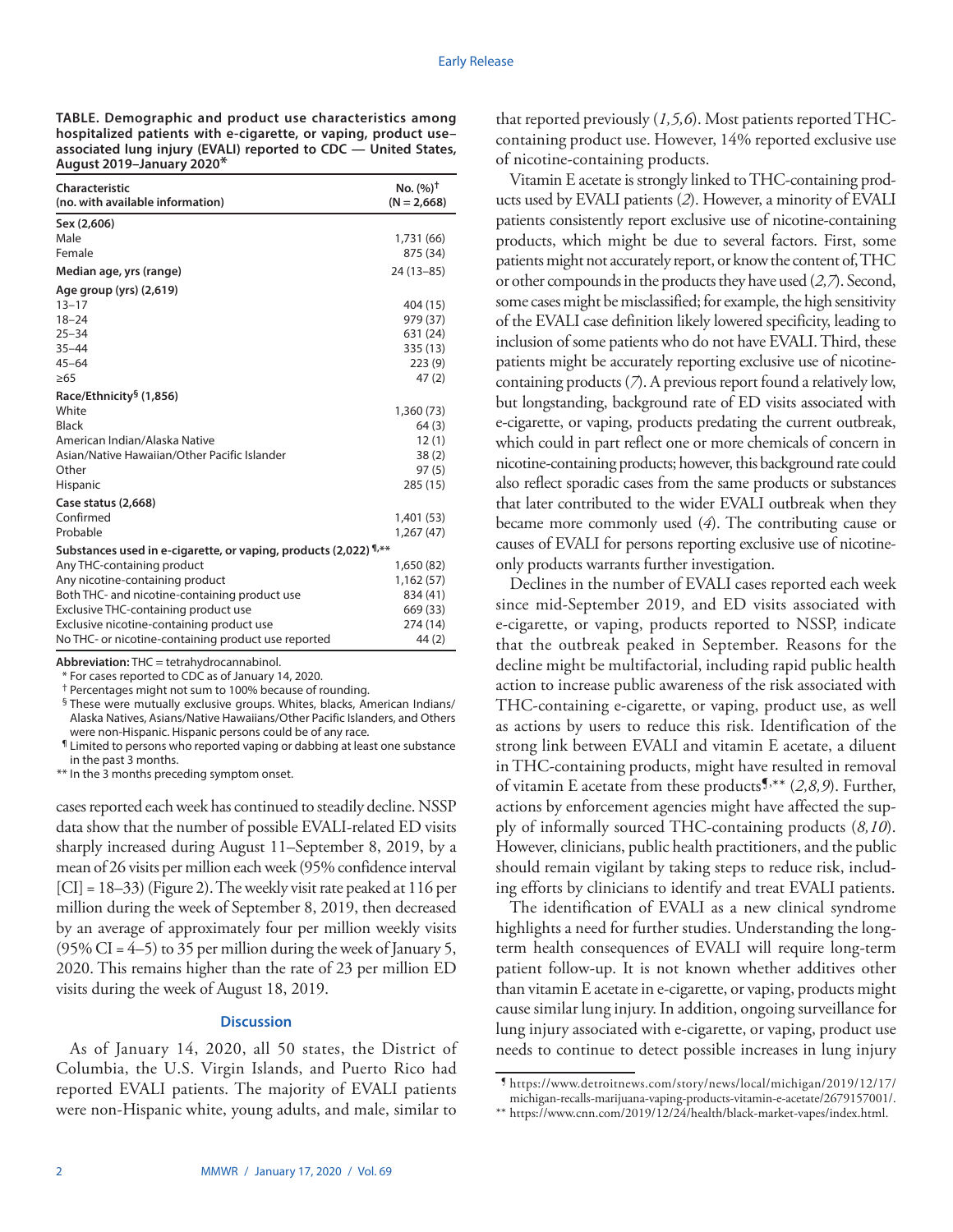#### Early Release



**FIGURE 1. Number of patients (N = 2,398) with e-cigarette, or vaping, product use–associated lung injury (EVALI) by week of hospital admission — United States, February 10, 2019–January 14, 2020**

if new additives (e.g., a harmful diluent other than vitamin E acetate) are added to these products in the future. Syndromic surveillance helped demonstrate that EVALI was a new clinical syndrome, with ED visits sharply increasing in August 2019 and declining after peaking in September 2019 (*4*).

The findings in this report are subject to at least three limitations in addition to those already discussed related to ascertainment of the product type used. First, data related to product use were missing for 24% of patients, and many EVALI patients were not interviewed because of loss to follow-up, refusal to be interviewed, or lack of resources to conduct interviews. Any of these factors might limit the generalizability of these findings to other EVALI patients. Second, the exposure query in NSSP might have been affected by public and clinical awareness of the outbreak, which increased the likelihood that e-cigarette, or vaping, products would be mentioned in stated reasons for ED visits. Finally, NSSP coverage is not uniform across or within states, and health care facilities contributing data change over time as new facilities are added to the system or removed when they close.

Based on data obtained in the investigation of EVALI since August 2019, CDC recommends that persons not use THCcontaining e-cigarette, or vaping, products, particularly those from informal sources such as friends, family members, or from in-person or online dealers.†† Vitamin E acetate is strongly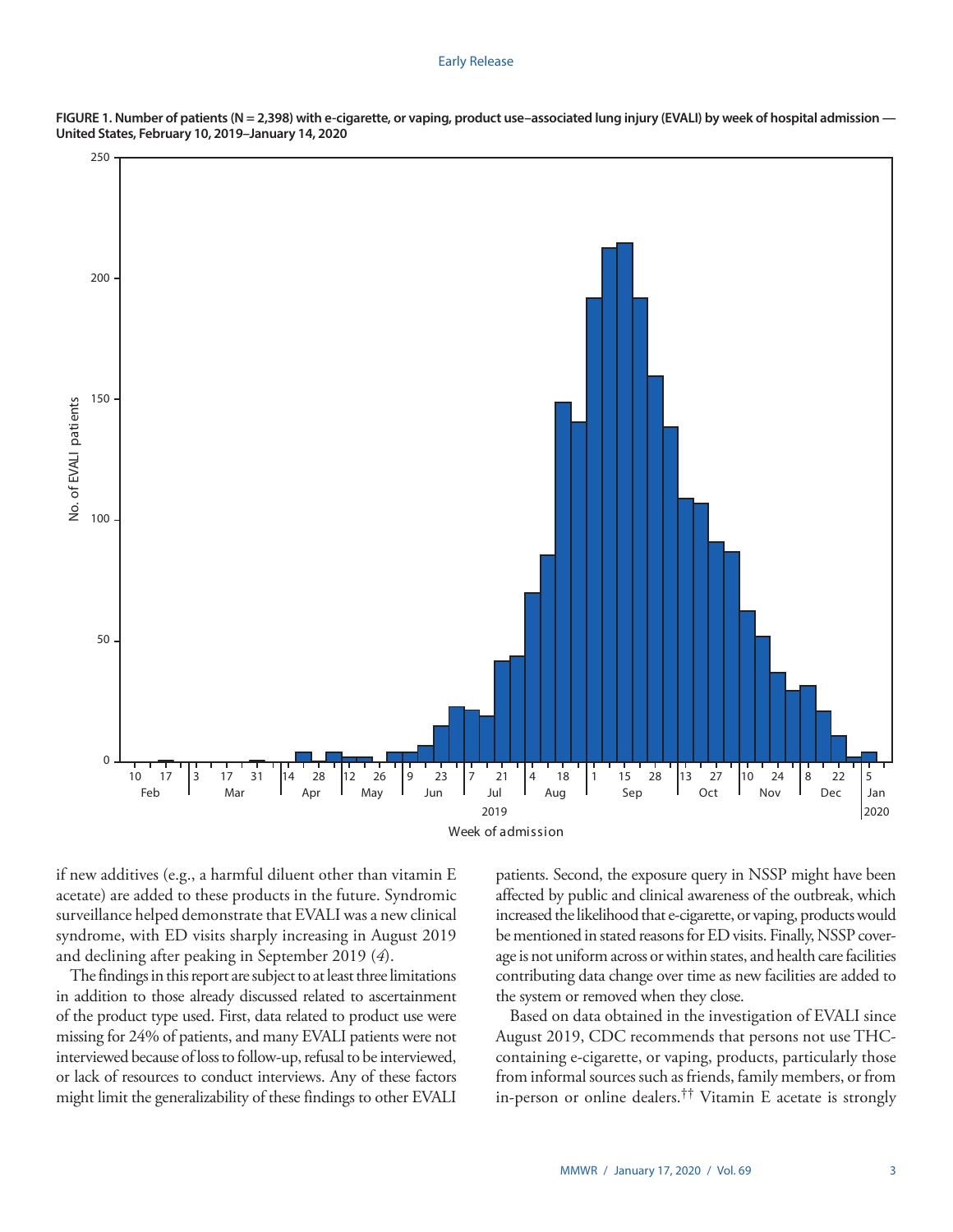**FIGURE 2. Emergency department (ED) visits with e-cigarette, or vaping, product use in the reason for visit (chief complaint)\* — National Syndromic Surveillance Program, United States, January 1, 2017–January 11, 2020**



\* Excludes injuries unrelated to e-cigarette, or vaping, product use–associated lung injury (e.g., device explosions and accidental ingestion of e-liquid) but does not exclude potentially related syndromes such as acute intoxication from tetrahydrocannabinol or nicotine poisoning.

linked to the EVALI outbreak; it has been detected in product samples tested by FDA and state laboratories and in lung fluid samples from patients tested by CDC from geographically diverse states (*2*,*8,9*). Vitamin E acetate should not be added to any e-cigarette, or vaping, products. In addition, any substances not intended by the manufacturer should not be added to e-cigarette, or vaping, products, including to products purchased through retail establishments. However, evidence is not sufficient to rule out the contribution of other chemicals of concern, including chemicals in either THC- or non-THC–containing products, in some reported EVALI cases. Adults using e-cigarette, or vaping, products as an alternative to cigarettes should not go back to smoking; they should weigh all available information and consider using FDA-approved cessation medications.§§ They should contact their health care

## **Summary**

## What is currently known about this topic?

Nationwide, 82% of patients hospitalized with e-cigarette or vaping, product use–associated lung injury (EVALI) reported tetrahydrocannabinol (THC)-containing product use. Vitamin E acetate, an additive to THC-containing e-cigarette, or vaping, products, is strongly linked to the EVALI outbreak.

## What is added by this report?

The number of EVALI cases reported to CDC peaked during the week of September 15, 2019; the weekly number of hospitalized patients has since steadily declined.

## What are the implications for public health practice?

Clinicians and public health practitioners should remain vigilant for EVALI cases. CDC recommends that persons not use THC-containing e-cigarette, or vaping, products, particularly from informal sources. Evidence is not sufficient to rule out the contribution of other chemicals of concern, including chemicals in either THC- or non-THC–containing products, in some reported EVALI cases.

provider if they need help quitting tobacco products, including e-cigarettes, and if they have concerns about EVALI. Adults who do not currently use tobacco products should not start using e-cigarette, or vaping, products. Finally, e-cigarette, or vaping, products should never be used by youths, young adults, or pregnant women.

## **Lung Injury Response Epidemiology/Surveillance Task Force**

Amena Abbas, National Center for Chronic Disease Prevention and Health Promotion, CDC; Adebola Adebayo, National Center for Immunization and Respiratory Diseases, CDC; Sukhshant Atti, Agency For Toxic Substances and Disease Registry, CDC; Tegan Boehmer, National Center for Environmental Health, CDC; Elizabeth Carter, National Center for Environmental Health, CDC; Gyan Chandra, National Center for Chronic Disease Prevention and Health Promotion, CDC; Lindsay Eckhaus, National Center for Chronic Disease Prevention and Health Promotion, CDC; Janet Hamilton, Council of State and Territorial Epidemiologists; Mia Israel, Council of State and Territorial Epidemiologists; Zheng Li, Agency For Toxic Substances and Disease Registry, CDC; Caitlin Loretan, National Center for Immunization and Respiratory Diseases, CDC; Ruth Lynfield, Minnesota Department of Health; Nisha Nataraj, National Center for Injury Prevention and Control, CDC; Mary Pomeroy, National Center for Emerging and Zoonotic Infectious Diseases, CDC; Caroline Schrodt, National Center for Emerging and Zoonotic Infectious Diseases, CDC; Herschel Smith, National Center for Injury Prevention and Control, CDC; Kimberly Thomas, Center for Surveillance, Epidemiology, and Laboratory Services, CDC; Angela Werner, National Center for Environmental Health, CDC.

<sup>††</sup> [https://www.cdc.gov/tobacco/basic\\_information/e-cigarettes/severe-lung](https://www.cdc.gov/tobacco/basic_information/e-cigarettes/severe-lung-disease.html)[disease.html](https://www.cdc.gov/tobacco/basic_information/e-cigarettes/severe-lung-disease.html).<br>§§ [https://www.cdc.gov/tobacco/campaign/tips/quit-smoking/index.html?s\\_cid.](https://www.cdc.gov/tobacco/campaign/tips/quit-smoking/index.html?s_cid)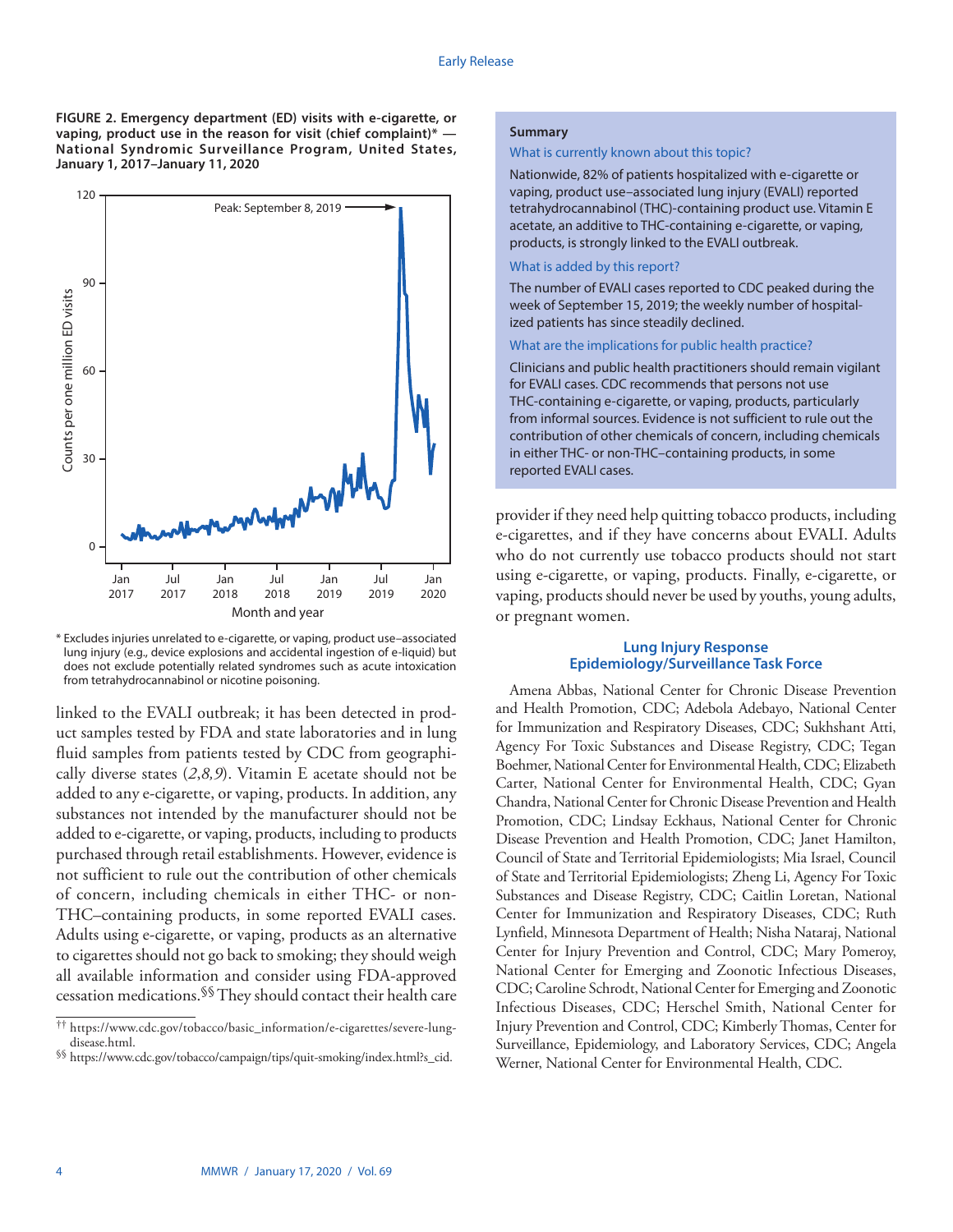## **Acknowledgments**

Sarah Khalidi, Sondra Reese, Alabama Department of Public Health; Eric Q. Mooring, Joseph B. McLaughlin, Alaska Division of Public Health; Emily M. Carlson, Tiana Galindo, Arizona Department of Health Services; Allison James, Appathurai Balamurugan, Brandy Sutphin, Arkansas Department of Health; California Department of Health EVALI Investigation Team, California Department of Public Health; Elyse Contreras, Richard Holdman, Colorado Department of Public Health and Environment; Sydney Jones, Jaime Krasnitski, Connecticut Department of Public Health; Caroline Judd, Amanda Bundek, Delaware Department of Health and Social Services, Division of Public Health; Adrienne Sherman, Kenan Zamore, District of Columbia Department of Health; Heather Rubino, Thomas Troelstrup, Florida Department of Health; Lung Injury Response Team, Georgia Department of Public Health; Hawaii Department of Health; Kathryn A. Turner, Eileen M. Dunne, Scott C. Hutton, Idaho Division of Public Health; Lori Saathoff-Huber, Dawn Nims, Illinois Department of Public Health; Charles R. Clark, Indiana State Department of Health; Chris Galeazzi, Nicholas Kalas, Tom Salter, Tyra Goss, Iowa Department of Public Health; Amie Cook, Justin Blanding, Kansas Department of Health and Environment; Kentucky Department for Public Health; Julie Hand, Theresa Sokol, Louisiana Department of Health; Maine Center for Disease Control and Prevention; Clifford S. Mitchell, Kenneth A Feder, Maryland Department of Health; Ryan Burke, Larry Madoff, Massachusetts Department of Public Health; Rita Seith, Eden V. Wells, Michigan Department of Health and Human Services; Stacy Holzbauer, Terra Wiens, Jo Taylor, Cory Cole, Paige D'Heilly, Jamie Margetta, Ruth Lynfield, Minnesota Department of Health; Paul Byers, Kathryn Taylor, Mississippi State Department of Health; Valerie Howard, George Turabelidze, Missouri Department of Health and Senior Services; Greg Holzman, Montana Department of Public Health and Human Services; Matthew Donahue, Tom Safranek, Nebraska Department of Health and Human Services; Melissa Peek-Bullock, Victoria LeGarde, Ashleigh Faulstich, Nevada Department of Health and Human Services; Suzann Beauregard, Darlene Morse, Pascal Kalin, New Hampshire Department of Health and Human Services; Stephen Perez, Lisa McHugh, New Jersey Department of Health; Joseph T. Hicks, Alex Gallegos, New Mexico Department of Health; EVALI Investigation team,, New York State Department of Health; Lauren J. Tanz, Ariel Christensen, Aaron Fleischauer, North Carolina Division of Public Health; Kodi Pinks, Tracy Miller, North Dakota Department of Health; Courtney Dewart, Kirtana Ramadugu, Ohio Department of Health; Tracy Wendling, Claire B. Nguyen, Oklahoma State Department of Health; Tasha Poissant, Amanda Faulkner, Steve Rekant, Laurel Boyd, Oregon Health Authority; Kumar Nalluswami, Brittany N. Spotts, Pennsylvania Department of Health; Ada Lily Ramírez Osorio, Departamento de Salud de Puerto Rico; Ailis Clyne, James Rajotte, Morgan Orr, Rhode Island Department of Health; Virginie Daguise, Sharon Biggers, Daniel Kilpatrick, South Carolina Department of Health & Environmental Control; Joshua L. Clayton, Jonathan Steinberg, Kipp Stahl, South Dakota Department of Health; Kelly Squires, Julie Shaffner, Tennessee Department of Health; Ketki

Patel, Varun Shetty, Haylea Stuteville, DeLayna Goulding, Emily Hall, Texas Department of State Health Services; Esther M. Ellis, US Virgin Islands Department of Health; Keegan McCaffery, Jordan Green, Utah Department of Health; Vermont Department of Health; Lilian Peake, Jonathan Falk, Virginia Department of Health; Trevor Christensen, Melanie Payne, Washington State Department of Health; Shannon McBee, Christy Reed, West Virginia Department of Health and Human Resources; Jonathan Meiman, Ian Pray, Wisconsin Department of Health Services; Melissa Taylor, Wyoming Department of Health; Lung Injury Response.

Corresponding author: Vikram P. Krishnasamy, [VKrishnasamy@cdc.gov](mailto:VKrishnasamy@cdc.gov).

All authors have completed and submitted the International Committee of Medical Journal Editors form for disclosure of potential conflicts of interest. No potential conflicts of interest were disclosed.

## **References**

- 1. Moritz ED, Zapata LB, Lekiachvili A, et al.; Lung Injury Response Epidemiology/Surveillance Group. Update: characteristics of patients in a national outbreak of e-cigarette, or vaping, product use–associated lung injuries—United States, October 2019. MMWR Morb Mortal Wkly Rep 2019;68:985–9. [https://www.cdc.gov/mmwr/volumes/68/wr/mm6843e1.](https://www.cdc.gov/mmwr/volumes/68/wr/mm6843e1.htm?s_cid=mm6843e1_w) [htm?s\\_cid=mm6843e1\\_w](https://www.cdc.gov/mmwr/volumes/68/wr/mm6843e1.htm?s_cid=mm6843e1_w)
- 2. Blount BC, Karwowski MP, Shields PG, et al.; Lung Injury Response Laboratory Working Group. Vitamin E acetate in bronchoalveolar-lavage fluid associated with EVALI. N Engl J Med 2019;NEJMoa1916433. <https://doi.org/10.1056/NEJMoa1916433>
- 3. CDC. National Syndromic Surveillance Program (NSSP): what is syndromic surveillance? Atlanta, GA: US Department of Health and Human Services, CDC; 2019. <https://www.cdc.gov/nssp/overview.html>
- 4. Hartnett KP, Kite-Powell A, Patel MT, et al. Syndromic surveillance for e-cigarette, or vaping, product use–associated lung injury. N Engl J Med 2019.<https://www.nejm.org/doi/10.1056/NEJMsr1915313>
- 5. Ellington S, Salvatore PP, Ko J, et al.; Lung Injury Response Epidemiology/ Surveillance Task Force. Update: product, substance-use, and demographic characteristics of hospitalized patients in a nationwide outbreak of e-cigarette, or vaping, product use–associated lung injury—United States, August 2019–January 2020. MMWR Morb Mortal Wkly Rep 2020;68. <https://www.dx.doi.org/10.15585/mmwr.mm6902e2>
- 6. Chatham-Stephens K, Roguski K, Jang Y, et al.; Lung Injury Response Epidemiology/Surveillance Task Force; Lung Injury Response Clinical Task Force. Characteristics of hospitalized and nonhospitalized patients in a nationwide outbreak of e-cigarette, or vaping, product use–associated lung injury—United States, November 2019. MMWR Morb Mortal Wkly Rep 2019;68:1076–80. [https://doi.org/10.15585/mmwr.](https://doi.org/10.15585/mmwr.mm6846e1) [mm6846e1](https://doi.org/10.15585/mmwr.mm6846e1)
- 7. Ghinai I, Navon L, Gunn JKL, et al. Characteristics of persons who report using only nicotine-containing products among interviewed patients with e-cigarette, or vaping, product use–associated lung injury—Illinois, August–December 2019. MMWR Morb Mortal Wkly Rep 2020;69. <https://www.dx.doi.org/10.15585/mmwr.mm6903e1>
- 8. Taylor J, Wiens T, Peterson J, et al. Characteristics of e-cigarette, or vaping, products used by patients with associated lung injury and products seized by law enforcement—Minnesota, 2018 and 2019. MMWR Morb Mortal Wkly Rep 2019;68:1096–1100.

<sup>&</sup>lt;sup>1</sup>National Center for Injury Prevention and Control, CDC; <sup>2</sup>Epidemic Intelligence Service, CDC; 3National Center for Immunization and Respiratory Diseases, CDC; <sup>4</sup>National Center for Chronic Disease Prevention and Health Promotion, CDC; <sup>5</sup>Center for Surveillance, Epidemiology, and Laboratory Services, CDC; 6National Center on Birth Defects and Developmental Disabilities, CDC; 7Office of Minority Health and Health Equity, CDC.